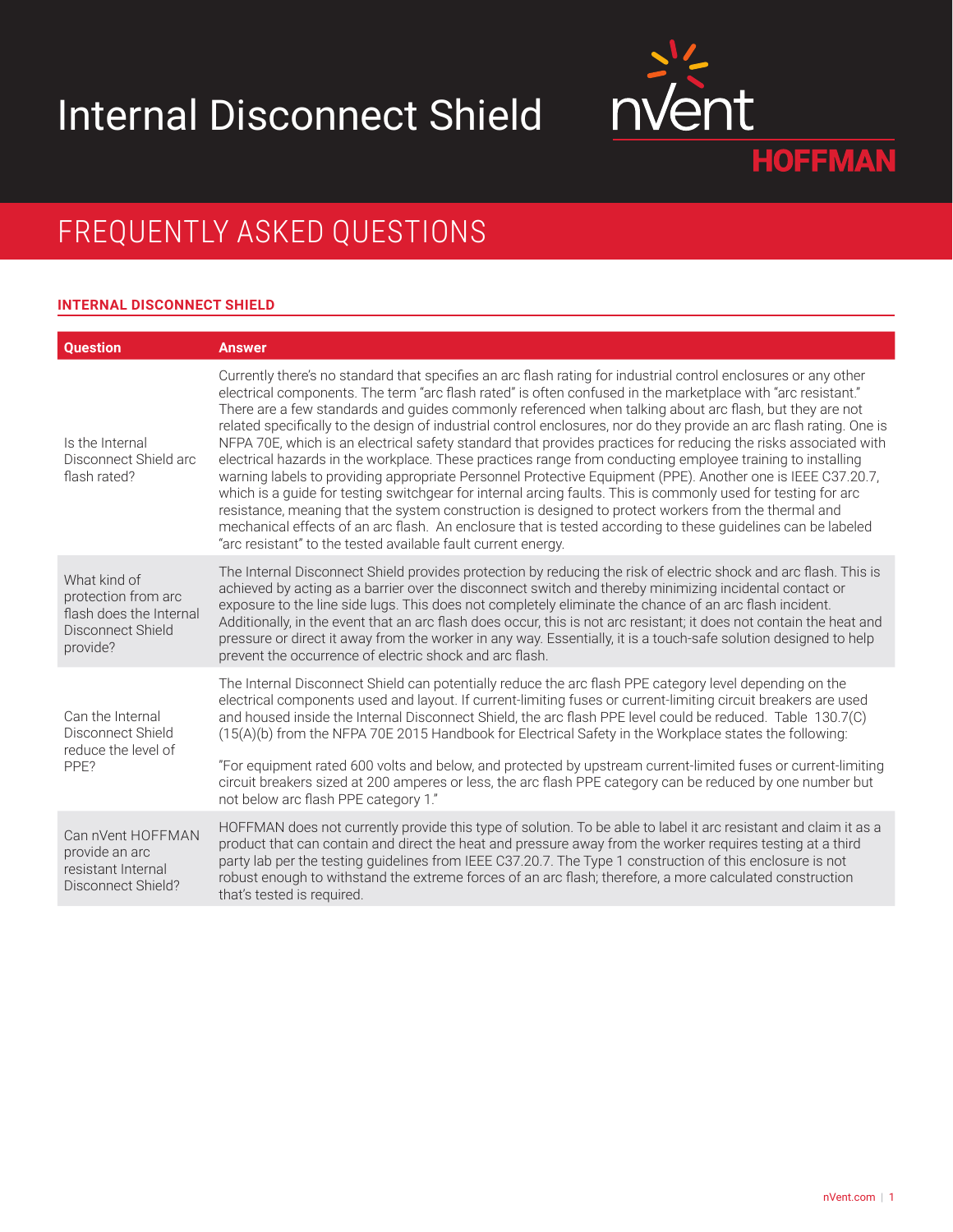### **HOFFMAN INTERNAL DISCONNECT SHIELD FAQ**

### **Question Answer**

Does the Internal Disconnect Shield meet the Type 1 rating?

Yes, HOFFMAN's Internal Disconnect Shield is designed in accordance with the Type 1 construction requirements specified by UL50. In particular, it meets the requirement of having the indicated overlap length on the side flange.



UL50 states the following regarding the Type 1 construction requirements for the areas where the enclosure sides join and fasten:

### 6.4.2 Joints and Fastenings

6.4.2.1 All seams, joints, or splices at corners or back edges of an enclosure shall be closed by:

- a. Overlapping flanges formed of sheet metal from which the enclosure is made;
- b. Metal surfaces overlapping adjacent surfaces or supporting frame;
- c. Separate overlapping flanges; or
- d. Continuous welding that provides a construction equivalent to an integral-flanged construction

6.4.2.2 The overlap required by Clause 6.4.2.1 shall be at least 11.1 mm (7/16 inch) and shall extend approximately the full length of the seam. See Figure 7.